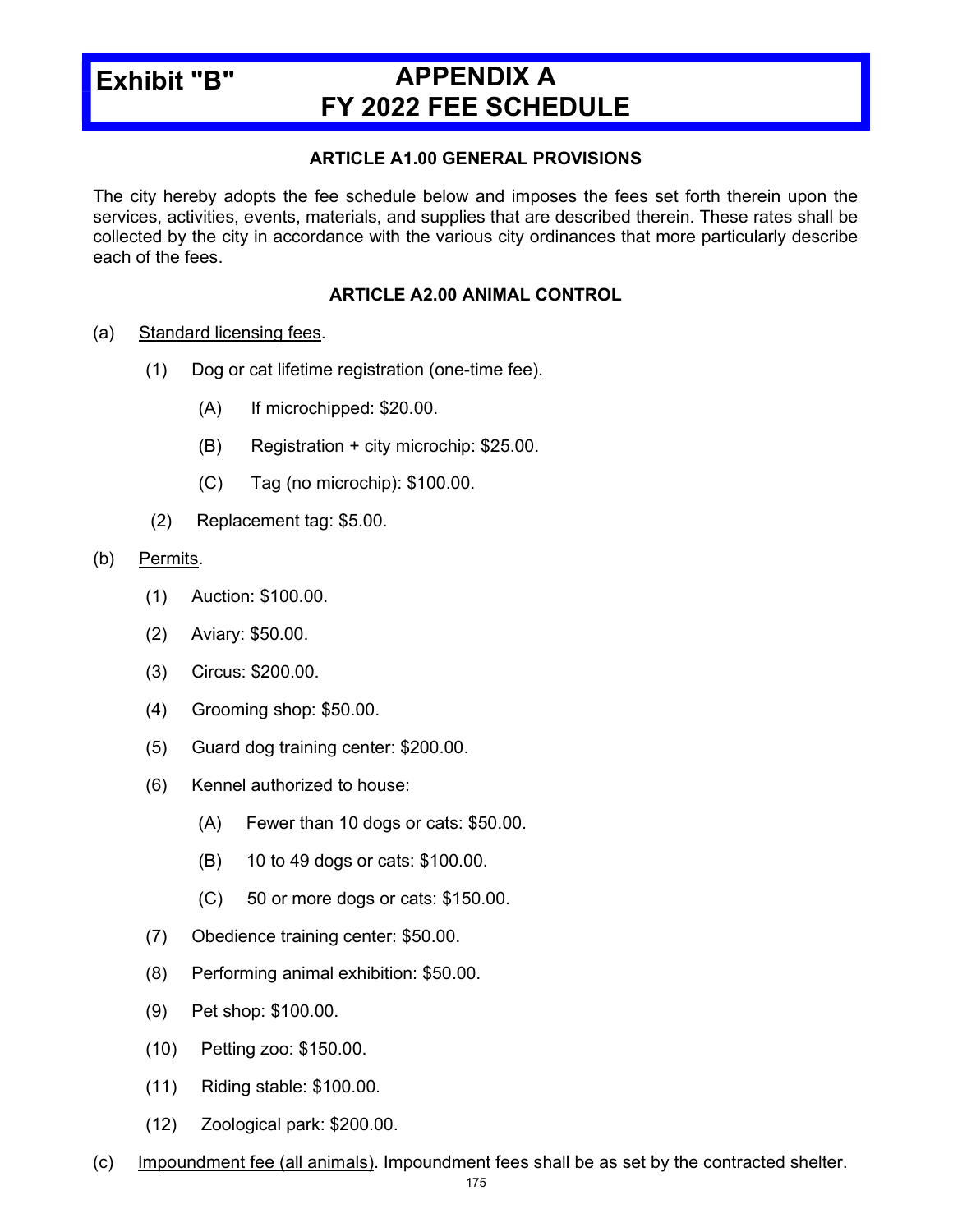#### ARTICLE A3.00 ADMINISTRATIVE FEES

#### (a) Nondepartmental fees.

- (1) Returned checks fee: \$35.00.
- (2) NSF electronic draft fee: \$35.00.
- (3) Fee for credit card payment by phone or in person: \$2.75.
- (b) Alcohol sales permit.
	- (1) Sales permit. The fee for a permit to sell alcoholic beverages shall be equal to onehalf of the fee charged by the state alcoholic beverage commission for each license the permit applicant is required to obtain from that agency.

(Ordinance 2017-10, ex. B, adopted 9/19/17)

- (2) Late hours permit; fees. No person shall sell mixed beverages or wine or beer under a retail dealer's on-premises late hours license between 1:00 a.m. and 2:00 a.m. on Sunday and on any other day between 12:00 a.m. and 2:00 a.m. within the corporate city limits of the city without first paying the appropriate fee to the city secretary and obtaining a city mixed beverage late hours permit or retail dealer's on-premises late hours license. The fee shall be equal to one-half of the fee charged by the state for a mixed beverage late hours permit or retail dealer's on-premises late hours license, except when said fee is waived according to the provisions of the state alcoholic beverage code. Following payment of the fee and approval of the late hours permit application, the city secretary shall issue a mixed beverage late hours permit or retail dealer's on-premises late hours license for that location for a period of two (2) years. (Ordinance 2015-15, sec. III, adopted 12/15/15)
- (c) Charges for providing copies of public information. The fee for charges in this section are in accordance with Govt. Code ch. 552 Public Information Act:
	- (1) Paper copy, standard size 8-1/2 x 11 (per page): \$0.10.
	- (2) Oversized paper copies 11 x 17 (per page): \$0.50.
	- (3) Posting/shipping charges: Actual cost.
	- (4) Hard copy map fee:
		- (A) 8-1/2 x 11 (per page): \$2.00.
		- (B) 11 x 17 (per page): \$5.00.
		- (C) Full plan size up to 32 x 42 (per page): \$40.00.
		- (5) Specialty paper: Actual cost.
- (e) Fax charges.
	- (1) Local (per page): \$0.10.
	- (2) Long distance/same area code (per page): \$0.50.
	- (3) Long distance/other area code (per page): \$1.00.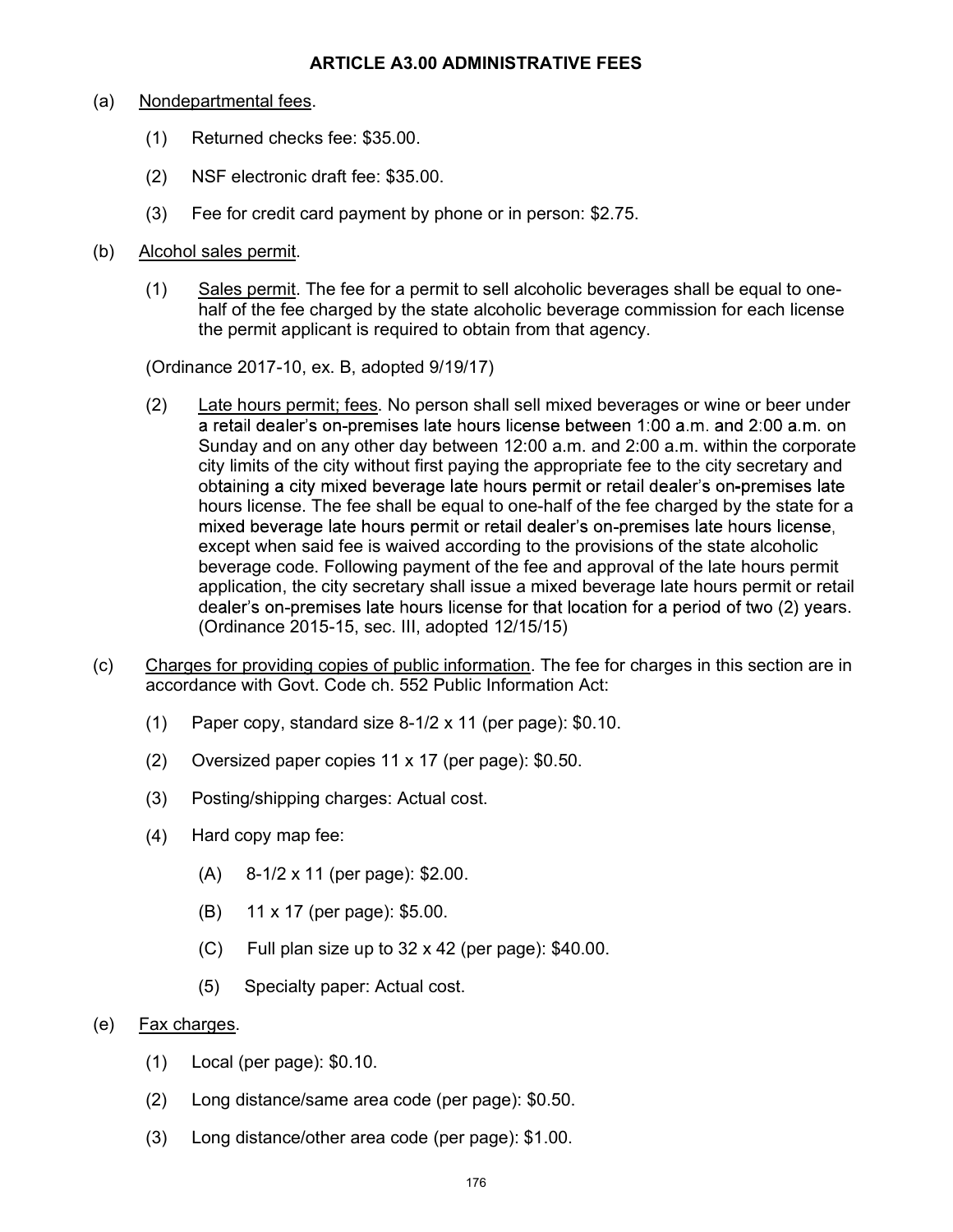(4) Personnel (per hour): \$15.00.

#### ARTICLE A4.00 BUILDING AND DEVELOPMENT

- (a) Escrow authorization: For any building and development-related fee, the city may require escrow of funds to cover any third-party review expenses beyond normal and customary. Such escrow shall be based on estimated costs provided by the applicable third-party professional service provider.
- (b) Designated Third-Party Review Fees: Applicable Permit Fees + \$25,000 escrow deposit; 5% fee assessed on top of Third-Party Review Costs.
- (c) Credit Card Processing Fee over \$500.00: 3% of transaction.
- (d) Accessory building (less than  $200$  sf):  $$125.00$
- (e) Administrative exception or Appeal: \$500.00 per exception.
- (f) Annexation petition: \$1,000.00 + publication fee
- (g) Certificate of occupancy (Temporary or Permanent): \$150.00
- (h) Comprehensive plan amendment.

| Less than 5 acres |  |
|-------------------|--|
|                   |  |

- 5+ to 25 acres \$2,000.00
- 25+ to 50 acres \$3,000.00

50+ or more acres \$4,000.00 + \$10.00 per acre

 $$1,500.00$ 

\*\$1,000.00 for policy change not affecting land.

- (i) Contractor registration \$75.00
- (j) Cross-connection permit / Backflow Prevention Assembly Testing Permits
	- (1) Customer: \$25.00 per device.
	- (2) Test by city: \$200.00.
	- (3) Re-test by city: \$100.00.
- (k) Demolition permit: \$150.00.
- (l) Development Agreement / MUD Consent.

\$5,000.00 + publication fee + personal notification fee + escrow for consultant/legal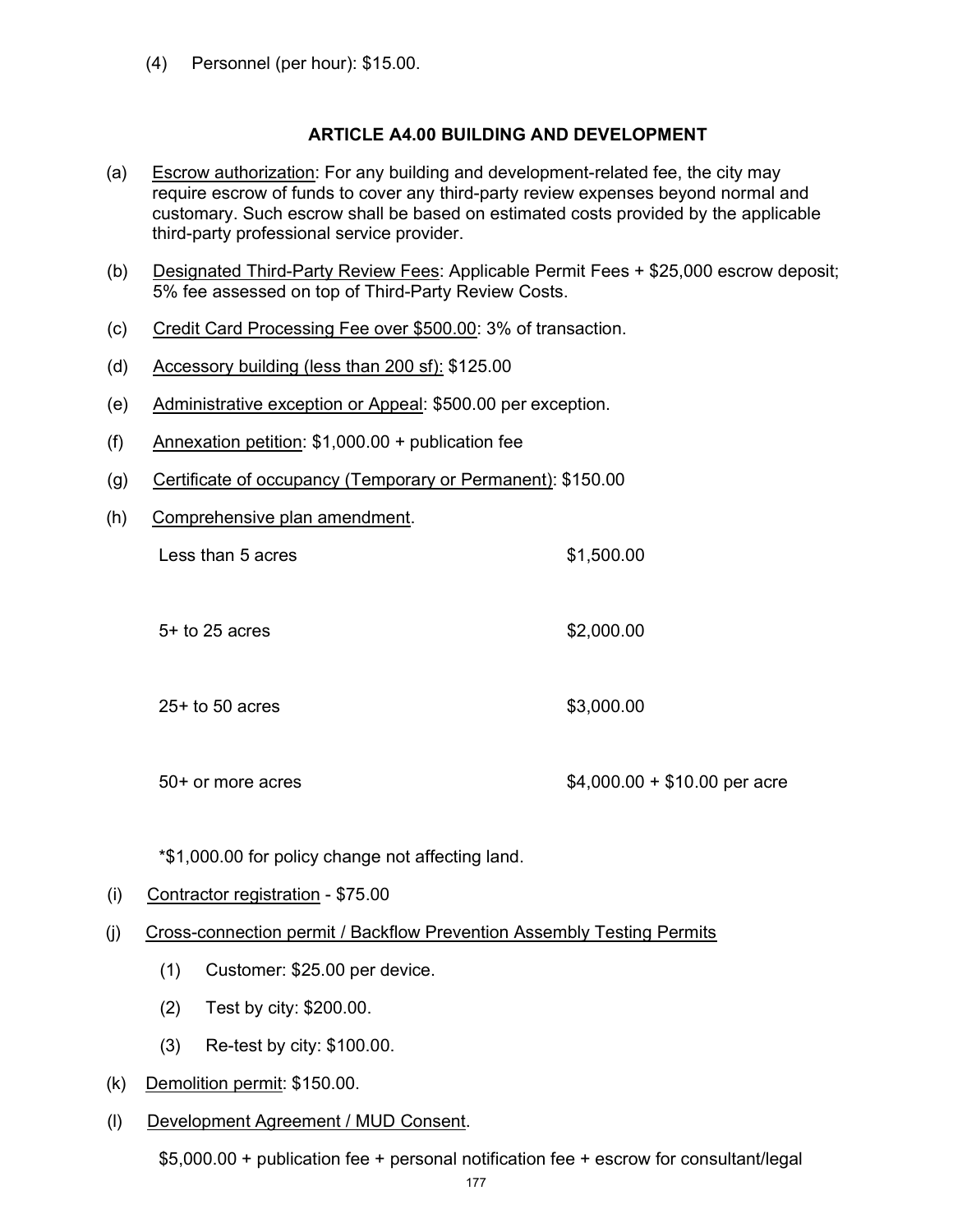review.

- (m) Easement review and acceptance: \$300.00 + recording fee.
- (n) Building Single Trade Permits (Mechanical, Electrical, Plumbing, Flatwork, Roof etc.) .
	- (1) Residential: \$100.00
	- (2) Commercial: \$150.00
- (o) Electrical pole (temporary): \$25.00
- (p) Grease traps.
	- (1) Application fee: \$75.00.
		- (2) Inspection fee: \$150.00.
- (q) Building Plan Reviews (includes 2 plan reviews; additional reviews require new review fee):
	- (1) Residential New Construction Review: \$250.00.
	- (2) Residential Remodel Review: \$100.00.
	- (3) Commercial: \$0.35 per square foot.
- (r) Building Inspections.
	- (1) Residential: \$125.00 (Reinspection is 1.5 times the original inspection: \$187.50)
	- (2) Commercial: \$150.00 (Reinspection is 1.5 times the original inspection: \$225.00)
- (s) Legal lot determination: \$100.00.
- (t) Moving structure permit: \$150.00 + escrow of costs associated with road closures, traffic control and other municipal expenses incurred.
- (u) Off-site infrastructure: \$500.00 + 0.035 x public infrastructure construction cost.
- (v) Infrastructure/ Site walk reinspection (per department visit): \$250.00.
- (w) Parking fee in lieu: \$7,000.00 per parking space.
- (x) Plats.
	- (1) Preliminary plat/ plan (New or revised): \$2,000.00 + greater of \$50.00/lot or \$50.00/acre.
	- (2) Amending or administrative replat: \$750.00 + greater of \$25.00/lot or \$25.00/acre.
	- (3) Final Plat: \$1,200.00 + greater of \$25.00/lot or \$25.00/acre.
	- Replat—requires P&Z and/or City Council approval: \$1,200.00 + greater of  $(4)$ \$25.00/lot or \$25.00/acre + publication fee + personal notice fee.
	- (5) Vacation: \$750.00 + greater of \$25.00/lot or \$25.00/acre.
- (y) Pool permits (review).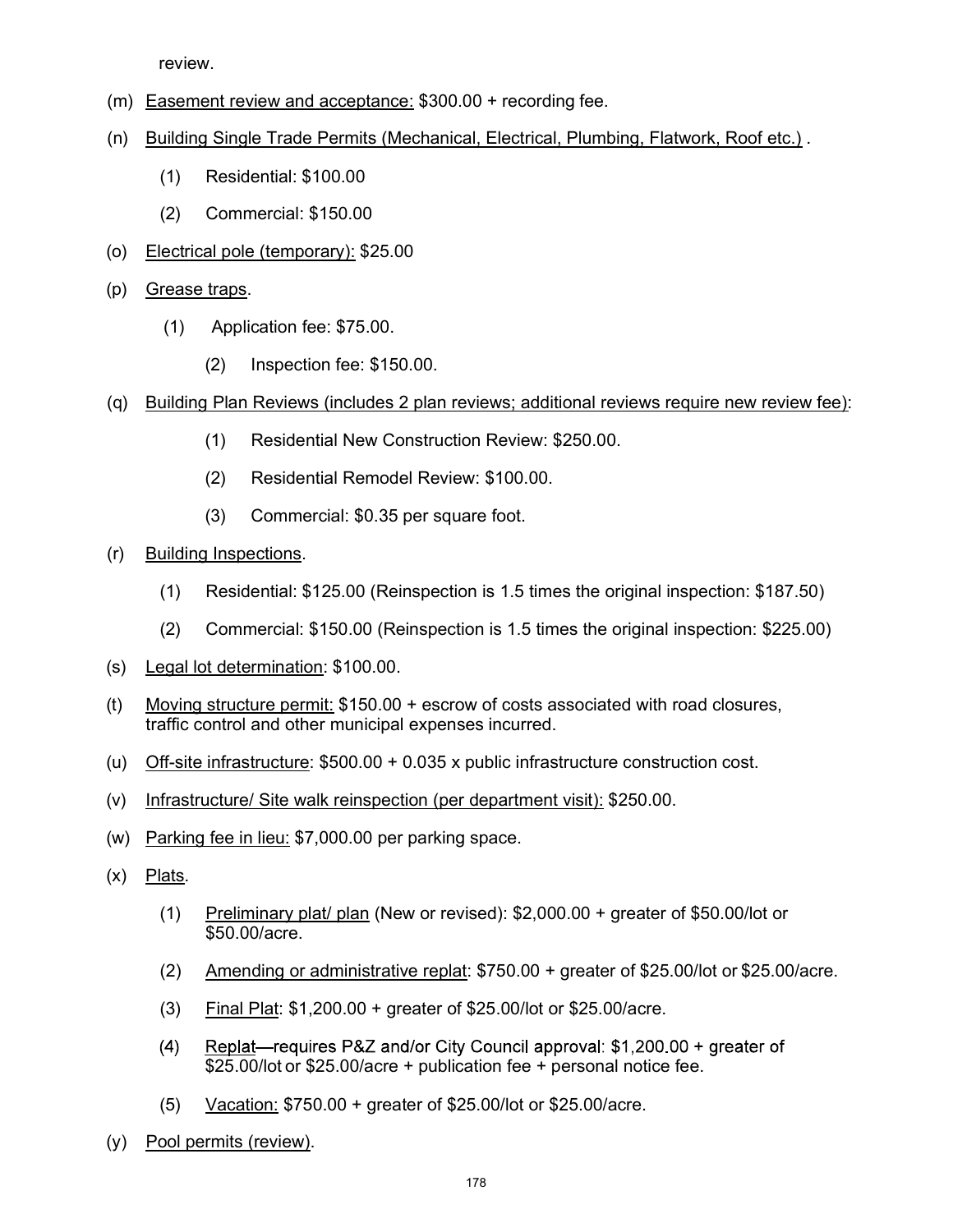- (1) Residential: \$100.00.
- (2) Commercial: \$150.00.
- (z) Publication fees /Sign postings for public hearings (single publication): \$350.00.
- (aa) Personal notice fee for public hearings: \$5.00 per letter.
- (bb) PD district or amendment:  $$3,000.00 + $200.00$  per acre + publication fee + personal notice fee for public hearings + escrow.
- (cc) Red tag/Stop Work.
	- (1) Cease and desist order: \$100.00
	- (2) Reinspection: 1.5 times the original inspection fee \$187.50
- (dd) Right-of-way or easement abandonment application: \$500.00 + escrow for consultant review.
- (ee) Sidewalk fee in-lieu: \$12.00 per sq. ft.
- (ff) Short Term Rental (STR)- New Application and yearly permit- \$150
- (gg) Signs.
	- (1) \$100.00 + \$0.50 per sq. ft. per sign area.
		- (A) Electrical trade inspection for lighted signs: \$150.00
	- (2) Electronic reader board; message for up to 30 days (Non-Profit only): \$20.00.
- (hh) Site/Construction Infrastructure inspection.
	- (1) Non-Residential.
		- (A) In & Out of City:  $$500.00 + 0.035$  x site civil construction cost.
	- (2) Residential.
		- (A) In & Out of City: \$500.00 + 0.035 x public infrastructure construction cost.
- (ii) Site Plan/Development Review (includes Completion review and 2 plan reviews. A 3rd plan review requires payment of a new review fee.): \$1,500.00 + \$0.04/sf of impervious cover.
- (jj) Site Plan/Development Review, Public Infrastructure, and Construction Plans Correction or Revision: \$1,000.00
- (kk) Utility Infrastructure/Construction Plans (includes Completion Review and 2 Plan Reviews. A 3rd Plan Review requires payment of a new full review fee.): \$1,500.00 + 0.035 x Public Infrastructure Cost (PIC).
- (ll) Specific Use Permit (SUP):
	- (1) \$1,000.00 + \$25.00 per acre + publication fee + personal notice fee for public hearings.
	- (2) Minor amendment administrative: \$250.00.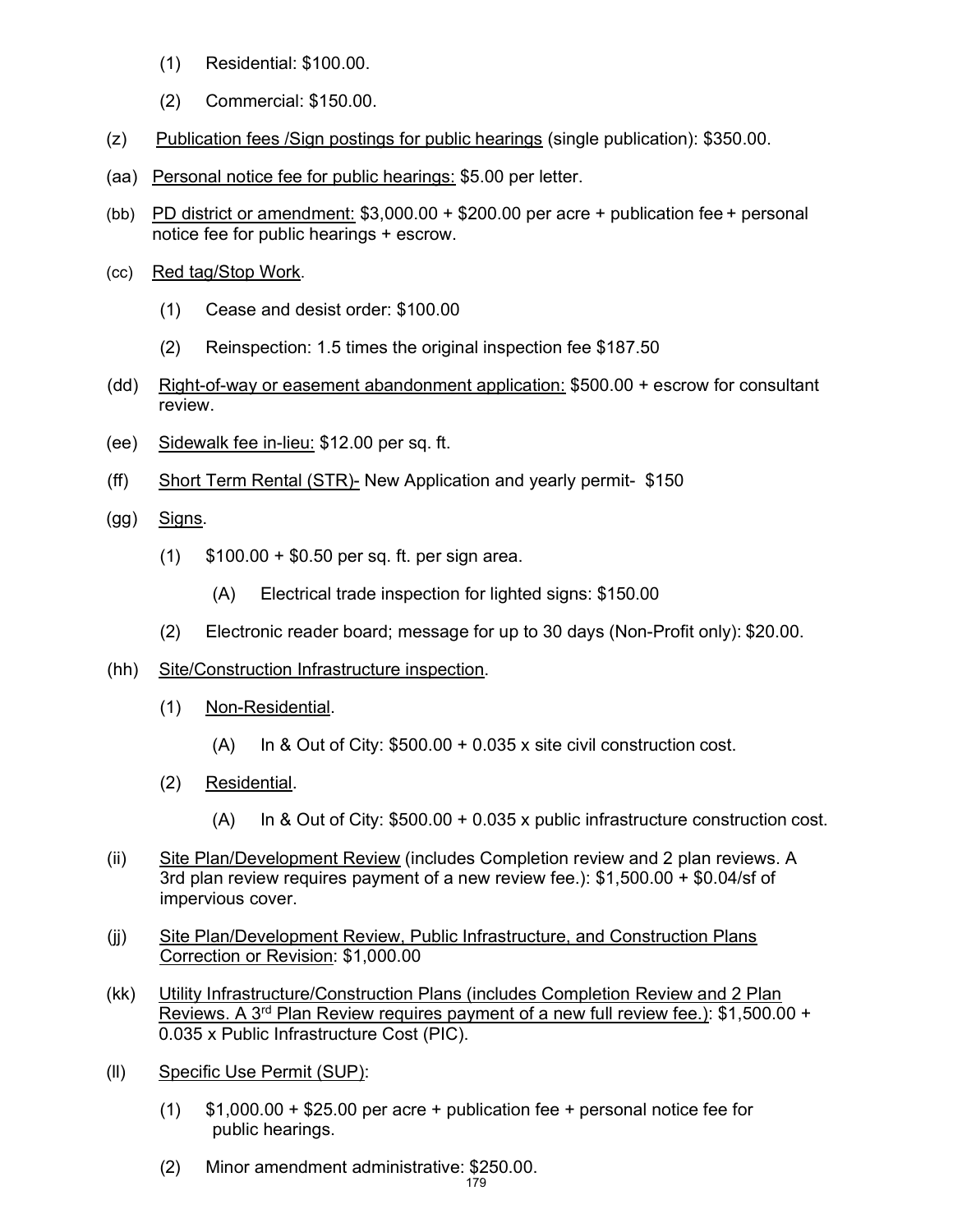- (3) Major amendment requiring hearings: \$500.00 + \$25.00 per acre + publication fee + personal notice fee for public hearings.
- (mm) Irrigation Permits.
	- (1) Residential: \$100.00
	- (2) Commercial: \$125.00
	- (3) VEPO/CSI/Backflow Report Review: \$50.00
- (nn) Start work without permit or without Board or Commission Approval: \$500.00 per trade and permit.
- (oo) Street closure:
	- (1) Short-Term (24 hours or less) Neighborhood/Non-Profit: \$100
	- (2) Short-Term (24 hours or less) Commercial and Construction: \$200
	- (3) Long-Term (more than 24 hours): \$100 plus \$100 per week or portion thereof/per lane/per block
- (pp) Online Permit Fee (MyPermitNow Fee): \$15.00.
- (qq) Technology / GIS Fee (Applied to Annexation/ Zoning/ Plats/ SUP/ Site Plan): \$100.00
- (rr) Traffic Impact Analysis.
	- (1) TIA Application/Worksheet Review: \$250.00
	- (2) Less than 2,000 trips per day: \$1,200.00.
	- (3) 2,000-5,000 trips per day: \$1,500.00.
	- (4) 5,001-10,000 trips per day: \$2,400.00.
	- (5) 10,001–15,000 trips per day: \$3,300.00.
	- (6) 15,001+ trips per day: \$3,700.00.
	- (7) Traffic impact analysis (TIA) revision: 1/2 current TIA fee.
- (ss) Tree Removal Permit (including review, outside of a site development permit).
	- (1) Commercial: \$95.00.
	- (2) Residential: \$75.00.
- (tt) Tree Mitigation Fees (price per caliper inch mitigation required).
	- (1) Protected tree (8" to 20"): \$200.00.
	- (2) Signature tree (20" to 30"): \$350.00.
	- (3) Heritage tree (30"+): \$500.00.
- (uu) Parkland Dedication / Improvement Fee In Lieu: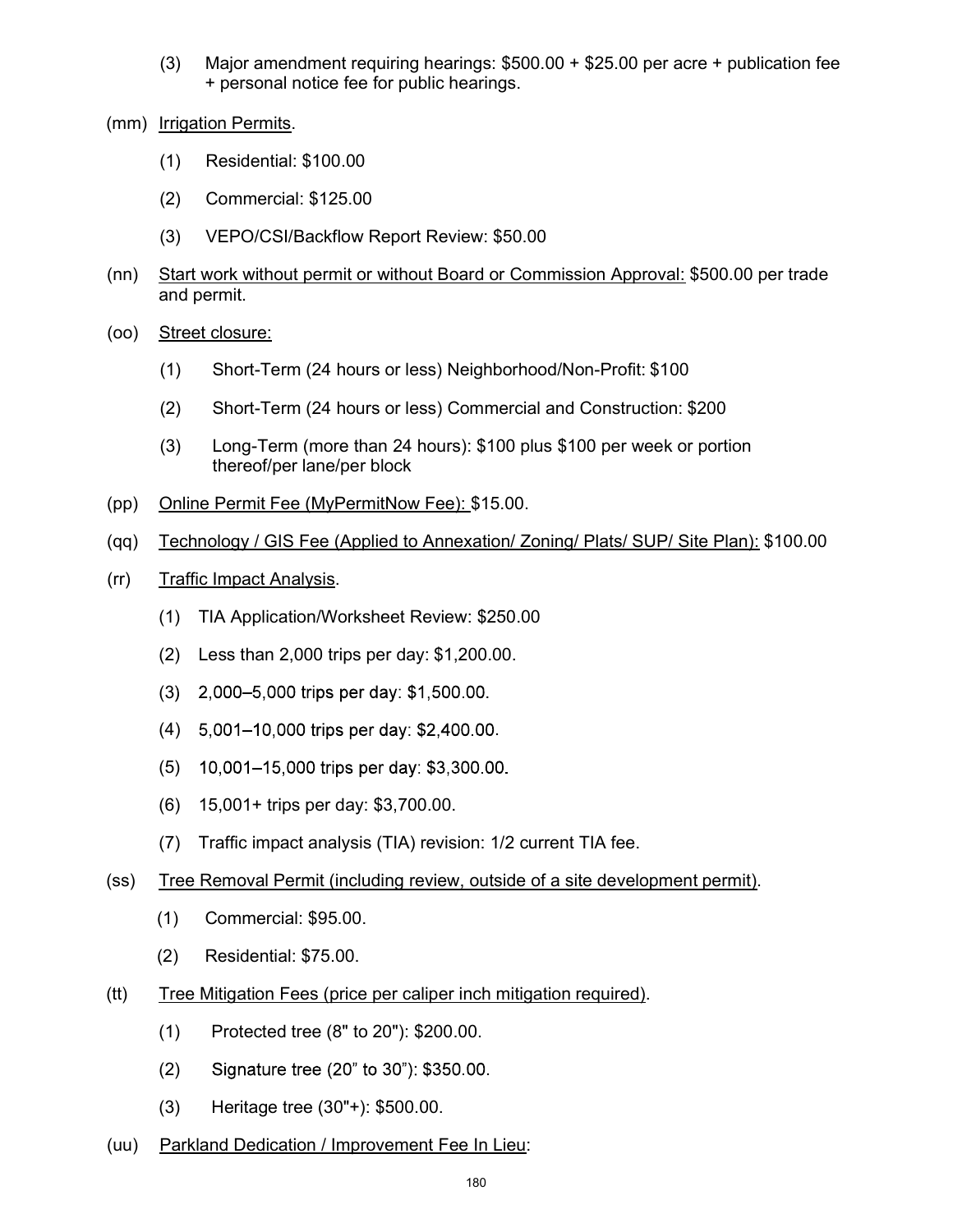- (1) Land Dedication Fee In Lieu: Per Residential Unit: \$800.00
- (2) Parkland Improvement Fee In Lieu: Per Residential Unit: \$1,000.00
- (vv) Variance / Special Exception / Alternative Compliance: \$500.00 per request + publication fee + personal notice fee for public hearings as applicable.
- (ww) Vested Rights Determination: \$2,000.00 + Escrow.
- (xx)  $Zoning change: $950.00 + $100.00/acre + publication fee (zoning) + personal$ notice fee for public hearings.
- (yy) Zoning verification letter. \$100.00.
- (zz) Historic Preservation Application/Review/Certificate of Appropriateness Administrative or Commission Approved: \$35.00.

#### ARTICLE A5.00 BUSINESS FEES

- (a) Sexually oriented business license fee: \$300.00.
- (b) Solicitor's permit: \$250.00.
- (c) Temporary food event fee: \$300.00.
- (d) Mobile food vendor:
	- (1) Hot fee: \$55.00 (quarterly).
	- (2) Cold fee: \$45.00 (quarterly).
- (e) Temporary noise permit: \$50.00. (Ordinance 2017-10, ex. B, adopted 9/19/17)
- (f) Non-depository financial institution annual registration fee: \$100.00. (Ordinance 2014-09, sec. 2, adopted 3/18/14)
- (g) Short Term Rental (New and Renewal): \$150.
- (h) Hays County Electronic Record Filing Convenience Fee: \$3.00.

#### ARTICLE A6.00 LIBRARY

- (a) User fees.
	- (1) Nonresident user fee (outside of county): \$15.00 per year.
	- (2) Replacement card: \$3.00.
- (b) Fines.
	- (1) Overdue books (per day): \$0.05.
	- (2) Overdue DVDs (per day): \$0.25.
	- (3) Late notice letter: \$0.50.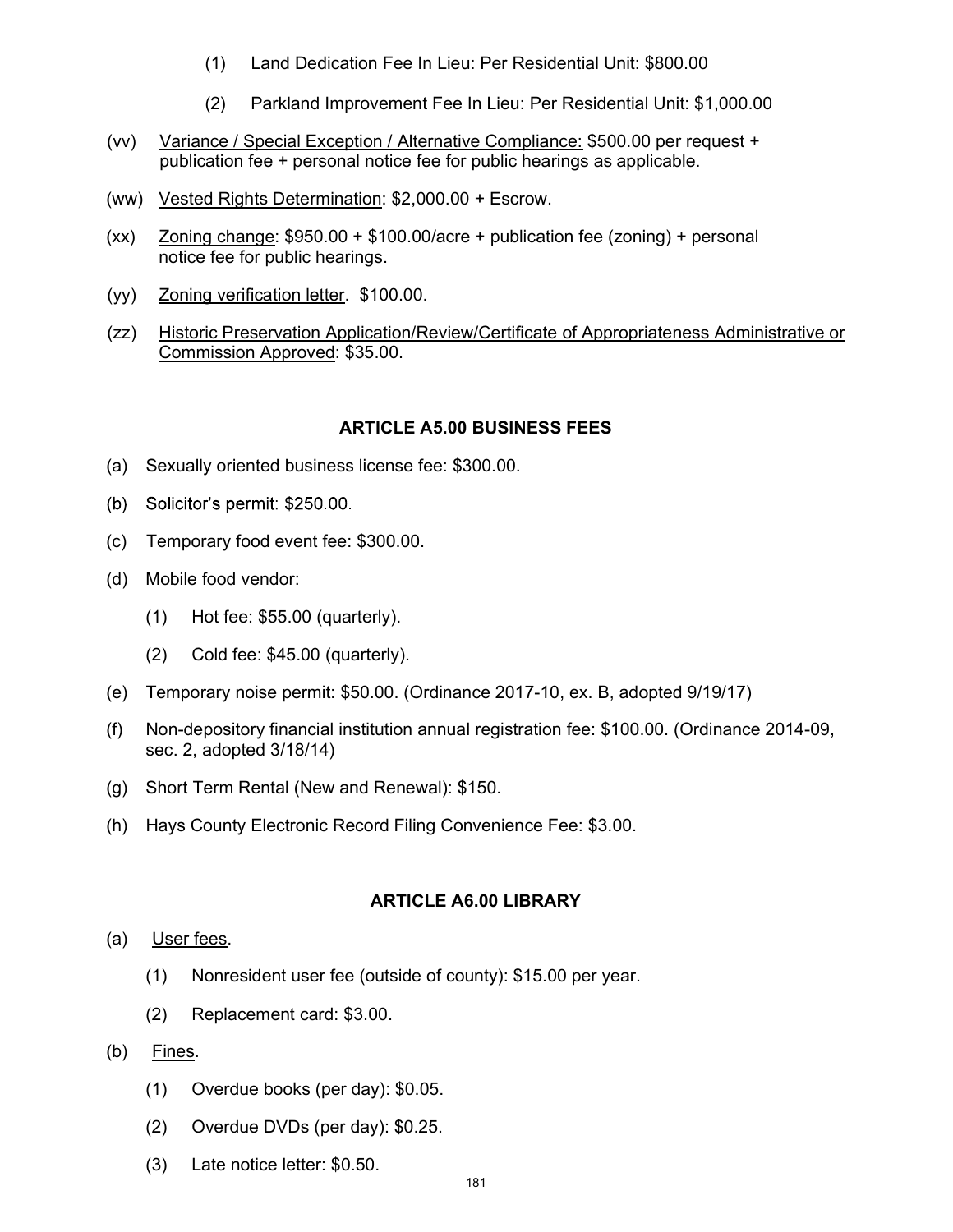- (4) Maximum fine limit.
	- (A) Per item: \$3.00.
	- (B) Per family: \$20.00.
- (5) Lost/damaged items: Cost of item before discount + \$3.00 processing fee.
- (c) Interlibrary loan fee: \$2.00.
- (d) Returned check fee: \$35.00.
- (f) Fax (per page): \$0.50 per page.
- (g) Copy or print.
	- (1) Black and white (per page): \$0.10.
	- (2) Color (per page): \$0.25.
- (h) Laminate (per letter-sized area): \$0.50.
- (i) Makerspace Supplies:
	- (1) Mayku forms (per page): \$1.50.
	- (2) 3D filament (per gram): \$0.05.
	- (3) Laser cut material medium draftboard  $10" \times 6"$ : \$1.00.
	- (4) Laser cut material thick draftboard  $10$ " x 6": \$1.50.
	- (5) Laser cut material – medium basswood plywood –  $10" \times 6"$ : \$2.75.
	- (6) Laser cut material clear acrylic (black or clear)  $10$ " x 6": \$2.50.
	- (7) Laser cut material thick basswood plywood  $10" \times 6"$ : \$3.75.
	- (8) Laser cut material – cardboard or bring your own: Free.

# ARTICLE A7.00 FACILITIES, PARKS AND RECREATION

- (a) Small pavilions.
	- (1) Deposit (refundable): \$200.00
	- (2) Resident fee: \$45.00
	- (3) Nonresident fee: \$90.00
- (b) City Park.
	- (1) Large pavilion.
		- (A) Deposit (refundable): \$500.00.
		- (B) Nonprofit organization fee (per event): \$500.00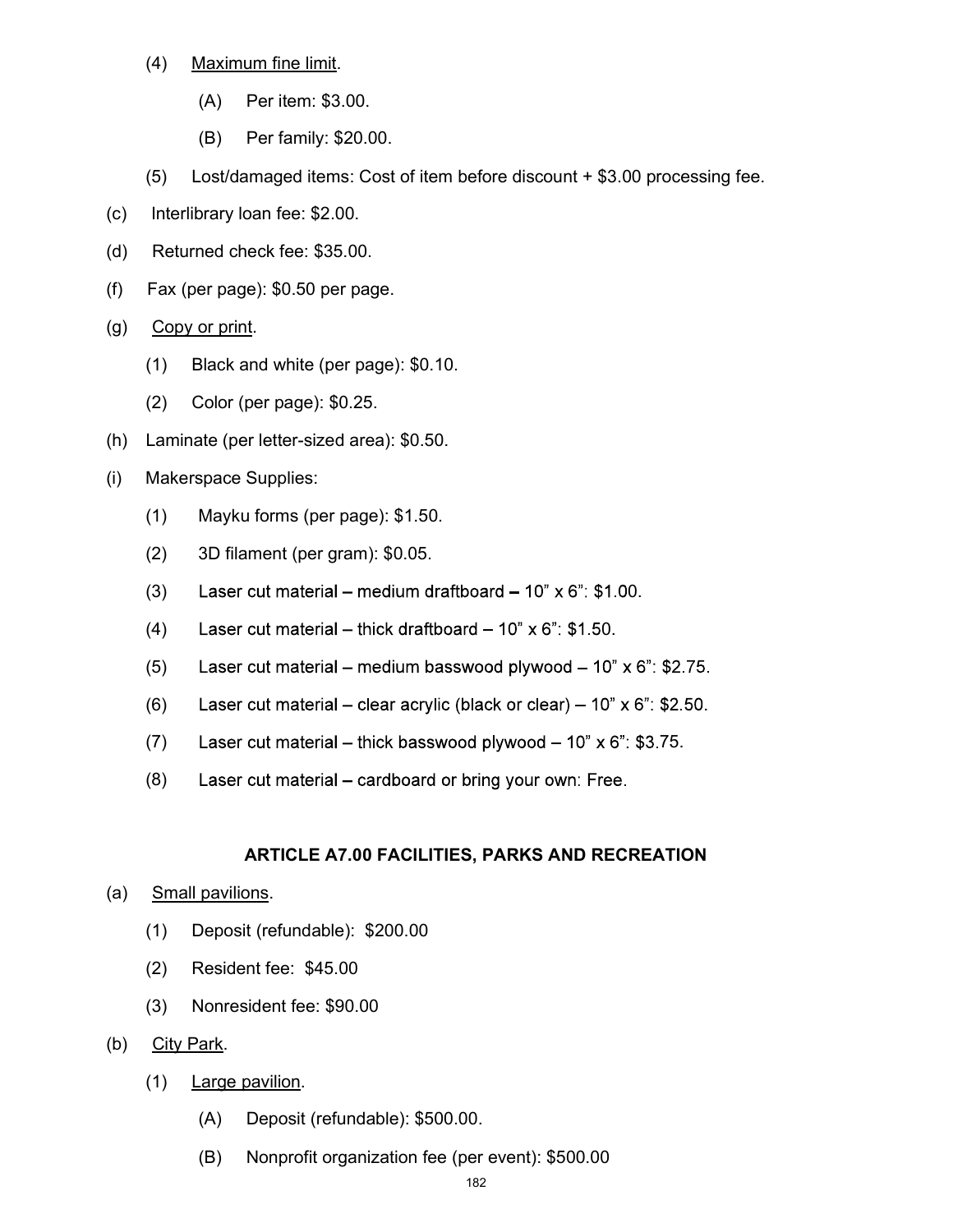(C) For-profit organization fee (per event) \$750.00

# (2) Amphitheater.

- (A) Deposit (refundable): \$1,000.00
- (B) Nonprofit organization fee (per event): \$500.00
- (C) For-profit organization fee (per event): \$1,000.00
- (3) City Park Amphitheater and Large Pavilion.
	- (A) Deposit (refundable): \$1,000.00
	- (B) Nonprofit organization fee (per event): \$1,000.00
	- (C) For-profit organization fee (per event): \$1,750.00\*
	- $*(D)$  Introductory-offer fee (valid until Jan. 1, 2022): \$1,000.00
- (4) Special Event Staffing Assistance.
	- (A) Staff fee (per hour): \$30.00

## (c) Stagecoach Park.

- (1) Pavilion.
	- (A) Deposit (refundable): \$200.00
	- (B) Resident fee: \$65.00
	- (C) Nonresident fee: \$130.00
- (2) Amphitheater.
	- (A) Deposit (refundable): \$200.00.
	- (B) Resident fee: \$65.00.
	- (C) Nonresident fee: \$130.00.
- $(3)$  All day.
	- (A) Deposit (refundable): \$500.00.
	- (B) Nonprofit organization fee (per day): \$250.00.
	- (C) For-profit organization fee (per day): \$500.00.
- (d) Greenbelt area along Main Street and Railroad (all day).
	- (1) Deposit (refundable): \$500.00.
	- (2) Nonprofit organization fee (per day): \$150.00.
	- (3) For-profit organization fee (per day): \$300.00.
- (e) Bradfield Park (all day).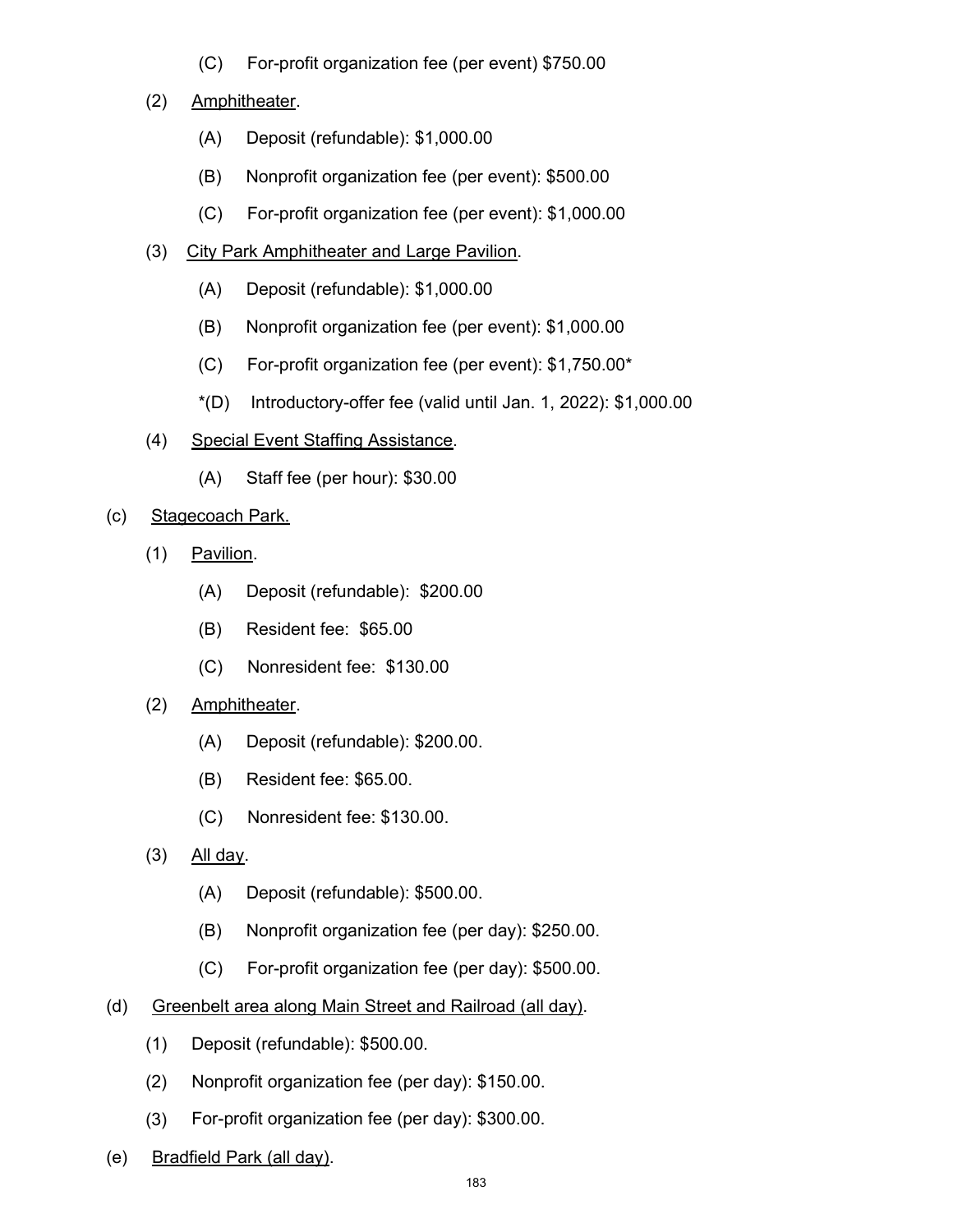- (1) Deposit (refundable): \$500.00.
- (2) Nonprofit organization fee (per day): \$150.00.
- (3) For-profit organization fee (per day): \$300.00.
- (f) Sportsplex.
	- (1) Field rentals (per hour).
		- (A) Resident: \$15.00.
		- (B) Nonresident: \$30.00.
		- (C) With facility use agreements: \$15.00.
	- (2) Tournament, any one field per day.
		- (A) Resident: \$125.00.
		- (B) Nonresident: \$200.00.
		- (C) Deposit for Tournaments:
			- (1) Resident: \$50.00
			- (2) Nonresident: \$100.00
	- (3) Field Light Fee: \$15.00 per hour.
	- (4) Percentage of gate sales: 20%.
	- (5) Percentage of gross concession sales: 10%.
- (g) Commercial use.\*
	- (1) Per hour at designated location: \$20.00.
	- (2) Commercial permit (yearly): \$100.00.
	- (3) Deposit (refundable): \$500.00.

\* Commercial use fees will not be assessed for nonprofit organizations that do not charge a gate fee for their special event.

- (h) Permit fees.
	- (1) Nonutility types of permits: \$10.00.
	- (2) On-site inspections for certain permits: \$15.00.
- (i) Facility rental fees.
	- Cleaning fee (if applicable): Minimum of \$50 up to the City of Buda's actual cost to (1) clean the facility.
	- (2) Facility fees: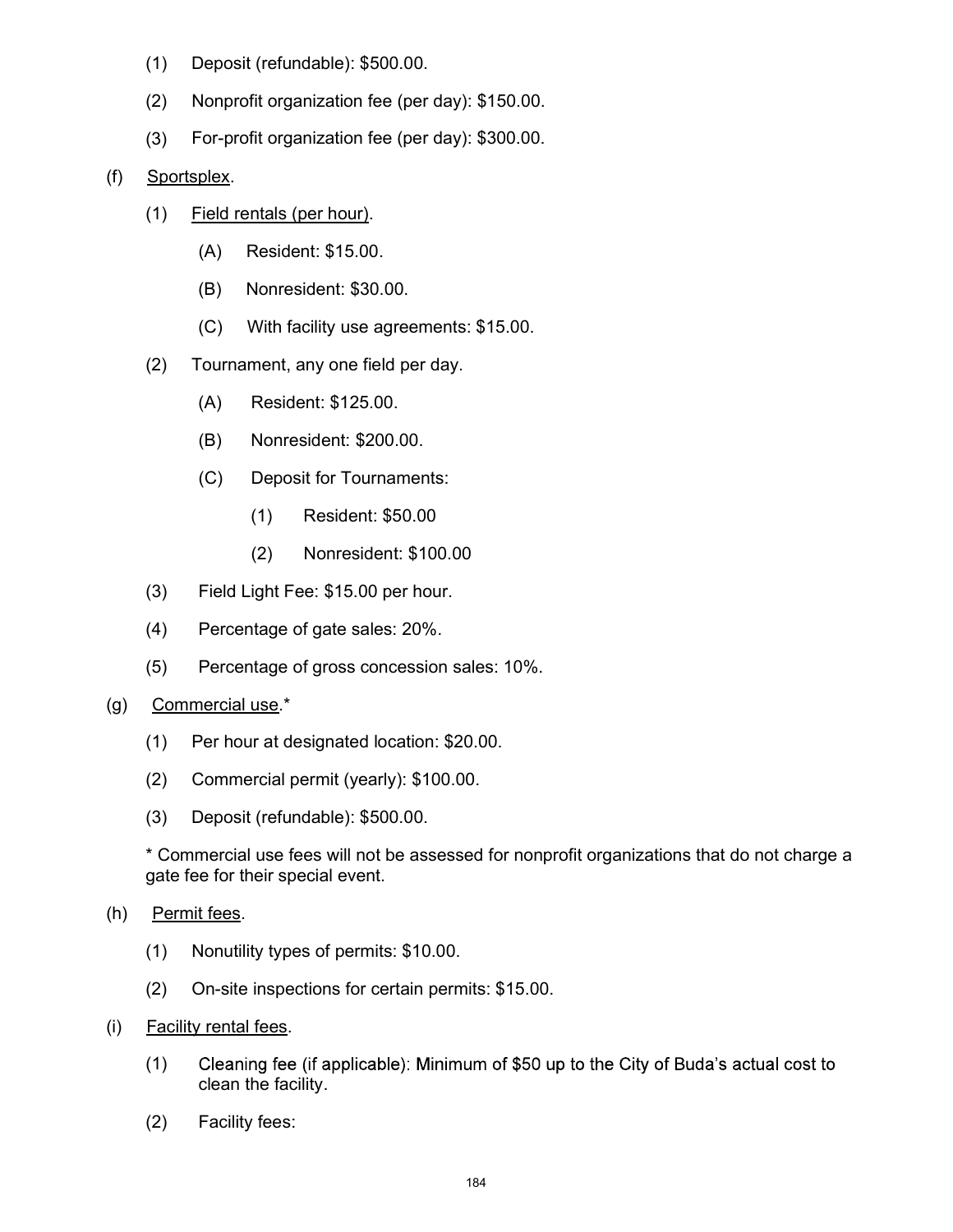|     | Facility                                              | Public Use for<br>Community<br>Purpose<br>Per Hour / All<br>Day | For Profit or Private<br><b>Uses</b><br>Per Hour / All Day |
|-----|-------------------------------------------------------|-----------------------------------------------------------------|------------------------------------------------------------|
| (A) | <b>Library Classroom</b>                              | \$0                                                             | \$25 / Not Available                                       |
| (B) | <b>Library Craft Room</b>                             | \$0                                                             | \$25 / Not Available                                       |
| (C) | Library Conference Room                               | \$0                                                             | \$25 / Not Available                                       |
| (D) | City Hall/Library Multi-Purpose Room                  | \$0                                                             | \$150 / \$750                                              |
| (E) | <b>City Hall/Library Council Chambers</b>             | \$0                                                             | \$150 / \$750                                              |
| (F) | City Hall/Library Lobby (non-operating<br>hours only) | \$0                                                             | \$200 / \$1,500                                            |
| (G) | Stagecoach House (880 Main Street)                    | N/A                                                             | N/A                                                        |

## ARTICLE A8.00 SPECIAL EVENT, BLOCK PARTY, PARADE AND FILM PRODUCTION FEES

- (a) Special Event Fees
	- (1) Special event permit fees are in addition to fees for use of parks and pavilions, street closures, costs to barricade and any other applicable city licenses and permits
	- (2) Special Event Permit Application Fee:
		- (A) Non-Profit: \$100.00.
		- (B) For-Profit: \$250.00.
- (b) Block Party Fees: \$50 (includes maximum 6 hr. short-term street closure) in addition to fees for use of parks and pavilions, costs to barricade and any other applicable city licenses and permits
- (c) Parade Fees: \$50 in addition to fees for use of parks and pavilions, street closures, costs to barricade and any other applicable city licenses and permits
- (d) Film Production Fees
	- (1) Application processing fee: \$50.00.
	- (2) Total or disruptive use (regular operating hours) of a public building, park, right-of-way or public area: \$500.00 per calendar day.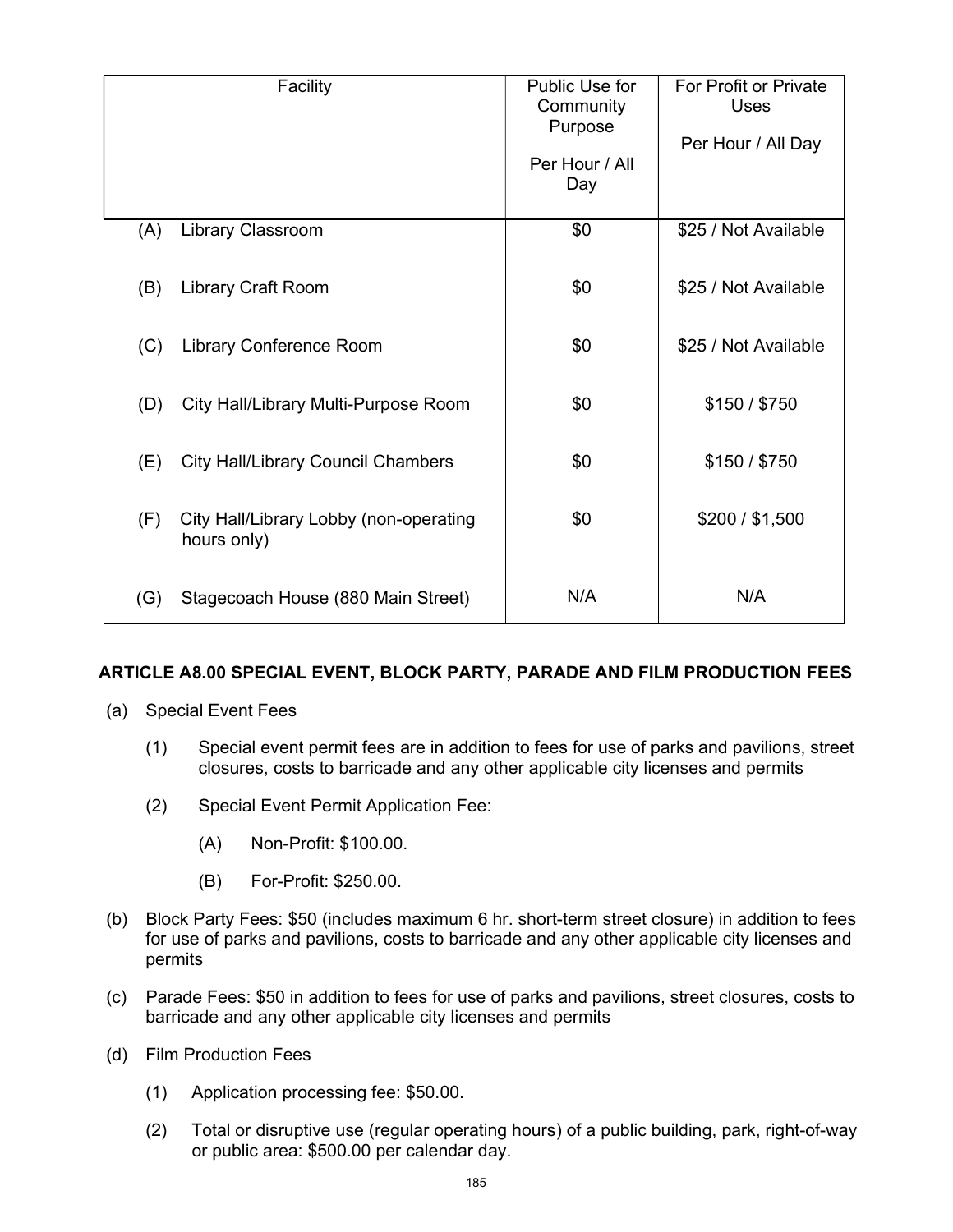- (3) Partial nondisruptive use of a public building, park, right-of-way or public area: \$250.00 per calendar day.
- (4) Total closure or obstruction of public street or right-of-way including parking lots and on-street parking (for filming purposes): \$50.00 per block per calendar day.
- (5) Partial closure or obstruction of public street or right-of-way including parking lots and on-street parking (for filming purposes): \$25.00 per block per calendar day.
- (6) Use of city parking lots, parking areas and city streets (for the purpose of parking film trailers, buses, catering trucks and other large vehicles): \$50.00 per block or lot per calendar day.

### ARTICLE A9.00 STREETS

#### (a) General.

- (1) Surface cut of any street or public way other than a curb or gutter.
	- (A) Up to 15LF: \$450.00.
	- (B) Anything above 15LF add \$30.00 per additional linear foot.
- (2) Bore under any street or other public way: \$200.00.
- (3) To cut into a curb and gutter (refunded less direct expenses incurred by city): \$500.00.
- (b) Use and occupancy of public right-of-way.
	- (1) Network node application fee (1 to 30): \$100.00.
	- (2) Annual public right-of-way use fee (per node): Annual rate of \$250.00.
	- (3) Network support pole application fee: \$100.00 each.
	- (4) Transport facility application fee: \$100.00 each.
	- (5) Transport facility right-of-way rental fee (per node): \$28.00 monthly rate.

#### ARTICLE A10.00 POLICE

- (a) Annual inspection fees for wrecker service: \$100.00.
- (b) Car Usage for Off Duty Assignments
	- (1) Travel: \$15 flat fee.
	- (2) Active Use (traffic control, escorts, races, etc.): \$10 per hour.
- (c) Fingerprinting:
	- (1) Residents: \$10.00.
	- (2) Nonresidents: \$20.00.
	- (3) Additional fingerprint cards: \$5.00.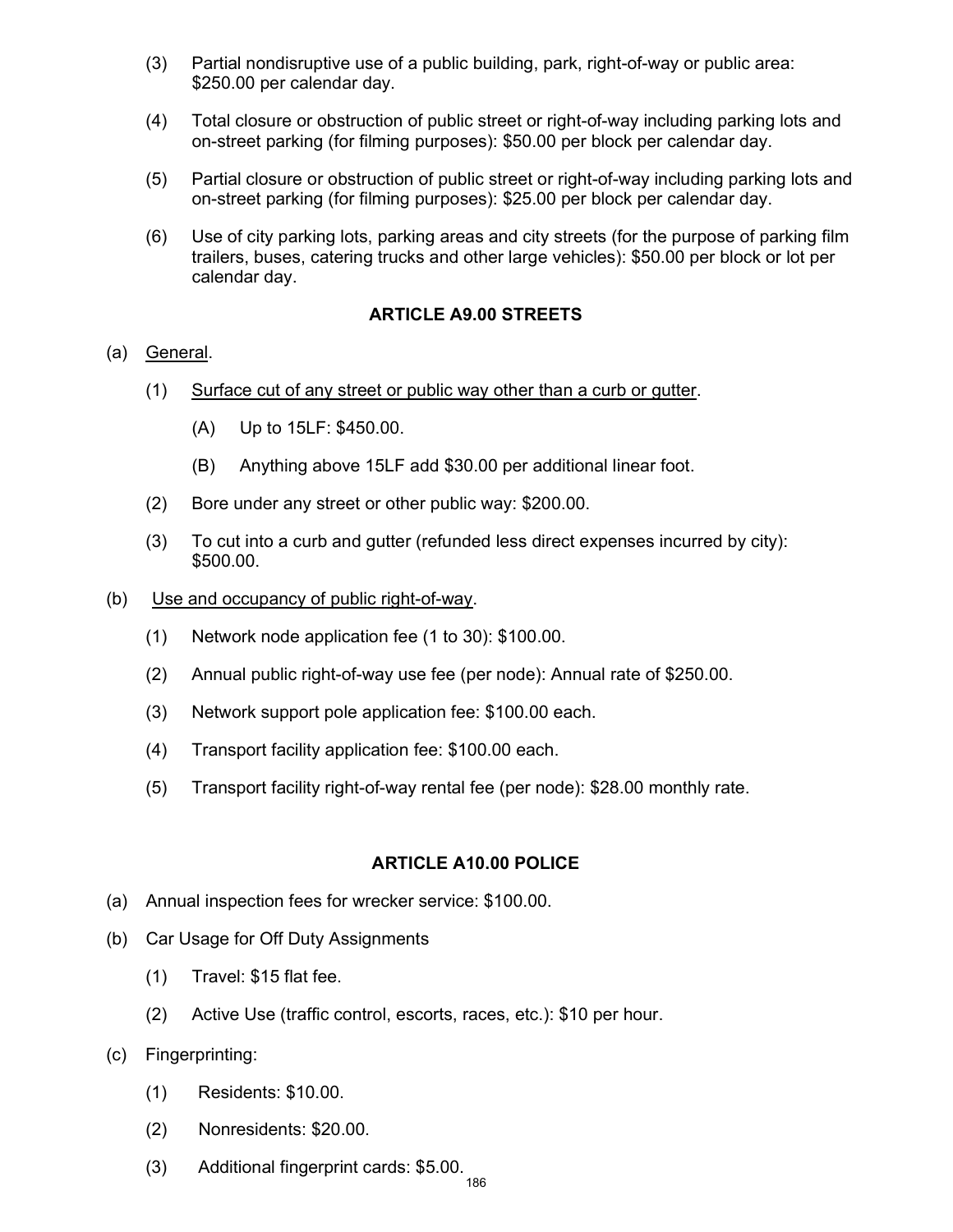- (d) Accident Report: \$6.00.
- (e) Certified Accident Report: \$8.00.

#### ARTICLE A11.00 UTILITIES

#### (a) Deposits.

- (1) Residential customers.
	- (A) Water/wastewater/trash: \$90.00.
	- (B) Wastewater/trash: \$65.00.
	- (C) Wastewater out of city: \$65.00.
	- (D) Trash only: \$25.00.
- (2) Commercial customers. Any combination of utilities: \$250.00.
- (b) Fire hydrant meter deposit: \$1,500.00.
- (c) Reread meter request: \$10.00.
- (d) Turn on fee (water customers): \$25.00.
- (e) Transfer fee: \$25.00.
- (f) Late charge: 10% of balance.
- (g) Pulled meter: \$25.00.
- (h) Meter accuracy check: \$75.00.
- (i) Reconnection fee: \$40.00.
- (j) Reconnection fee after hours: \$60.00.
- (k) Deferment plan fee: \$25.00.
- (l) Return check fee: \$35.00.
- (m) Fire hydrant meter monthly charge: \$50.00.
- (n) Unauthorized service: \$75.00.
- (o) Water connection fee.
	- $(1)$  5/8 or 3/4 inch.
		- (A) Inside city: \$400.00 + cost of meter.
		- (B) Outside city: \$500.00 + cost of meter.
	- $(2)$  1 inch or larger.
		- (A) Inside city: \$500.00 + cost of meter.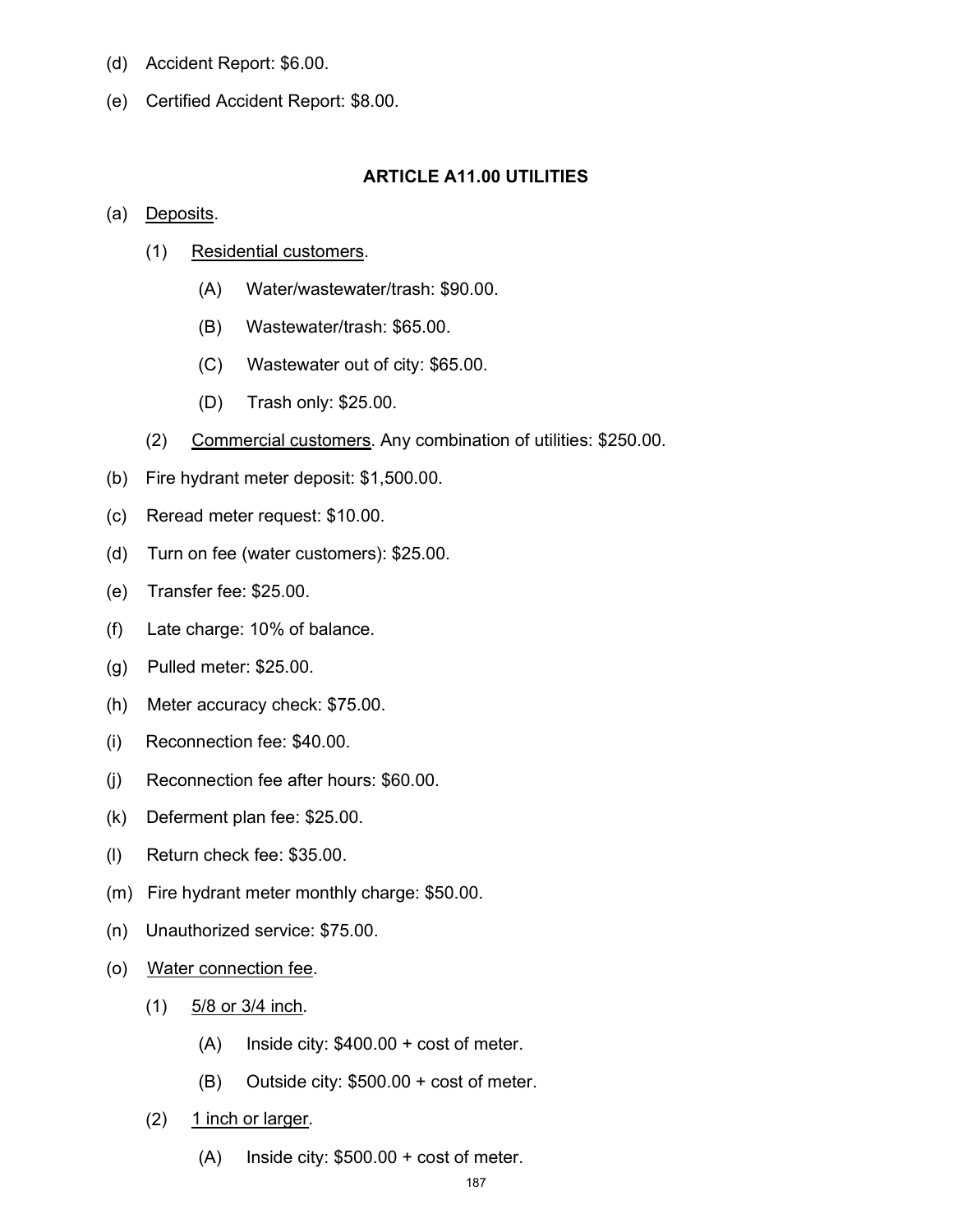(B) Outside city: \$625.00 + cost of meter.

### (p) Wastewater connection fee.

- $(1)$  4 inch.
	- (A) Inside city: \$450.00.
	- (B) Outside city: \$562.00.
- $(2)$  6 inch.
	- (A) Inside city: \$550.00.
	- (B) Outside city: \$688.00.
- $(3)$  8 inch.
	- (A) Inside city: \$1,050.00.
	- (B) Outside city: \$1,313.00.
- $(4)$  10 inch or above.
	- (A) Inside city: \$1,300.00.
	- (B) Outside city: \$1,625.00.

## (q) New meter cost.

- 5/8" or 3/4" meter: \$297.00.  $(1)$
- (2) 1" meter: \$528.00.
- (3) 1-1/2" meter: \$965.00.
- (4) 2" meter: \$1,130.00.
- (5) 3" Mag (formerly compound) meter: \$3,598.00.
- (6) 4" Mag (formerly compound) meter: \$3,860.00.
- (7) 8" compound meter: \$9,000.00.
- (8) 2" turbine meter: \$1,260.00.
- (9) 3" turbine meter: \$1,485.00.
- (10) 4" turbine meter: \$2,005.00.
- (11) Any other meter by size not noted: Call for cost.

(Ordinance 2017-10, ex. B, adopted 9/19/17)

(r) Water base monthly meter fee.

| <b>Inside City</b> | <b>Outside City</b> |
|--------------------|---------------------|
|--------------------|---------------------|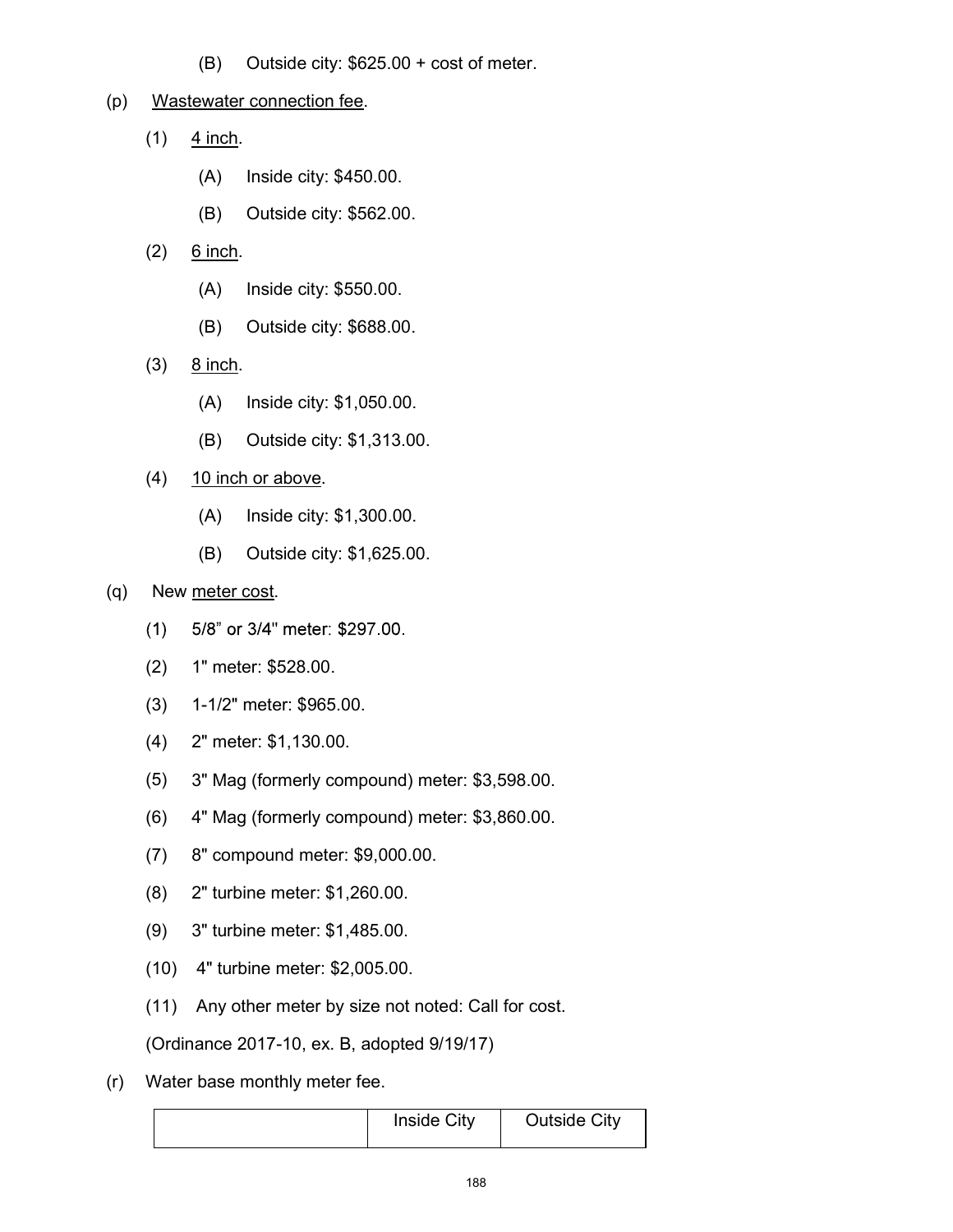| (1) | 5/8" or 3/4" meter | \$14.07  | \$17.60  |
|-----|--------------------|----------|----------|
| (2) | 1" meter           | \$21.21  | \$26.41  |
| (3) | 1 1/2" meter       | \$35.18  | \$43.99  |
| (4) | 2" meter           | \$70.37  | \$87.93  |
| (5) | 3" meter           | \$132.65 | \$165.79 |
| (6) | 4" meter           | \$225.17 | \$281.47 |
| (7) | 6" meter           | \$351.84 | \$439.77 |
| (8) | 8" meter or larger | \$703.64 | \$879.56 |
|     |                    |          |          |

(s) Water consumption rates per 1,000 gallons.

|     | Per 1,000 gallons.       | <b>Inside City</b> | <b>Outside City</b> |
|-----|--------------------------|--------------------|---------------------|
| (1) | 1 to 6,000               | \$3.85             | \$5.40              |
| (2) | 6,001 to 12,000          | \$6.05             | \$7.91              |
| (3) | 12,001 to 18,000         | \$9.05             | \$11.32             |
| (4) | 18,001 to 24,000         | \$10.66            | \$13.12             |
| (5) | 24,001 to 30,000         | \$12.93            | \$15.65             |
| (6) | 30,001 to 40,000         | \$16.91            | \$20.24             |
| (7) | 40,000 and up            | \$18.01            | \$21.62             |
| (8) | Non-residential          | \$9.09             | \$11.89             |
| (9) | Irrigation meters        | \$9.12             | \$11.89             |
|     | (10) Construction meters | \$10.56            | \$13.78             |

(t) Recycled water consumption per 1,000 gallons.

|     | Per 1,000 gallons.        | Inside City | <b>Outside City</b> |
|-----|---------------------------|-------------|---------------------|
|     | Non-residential           | \$3.92      | \$4.90              |
| (2) | <b>Construction meter</b> | \$4.55      | \$5.69              |

# (u) Wastewater rates

| Inside City | <b>Outside City</b> |
|-------------|---------------------|
|             |                     |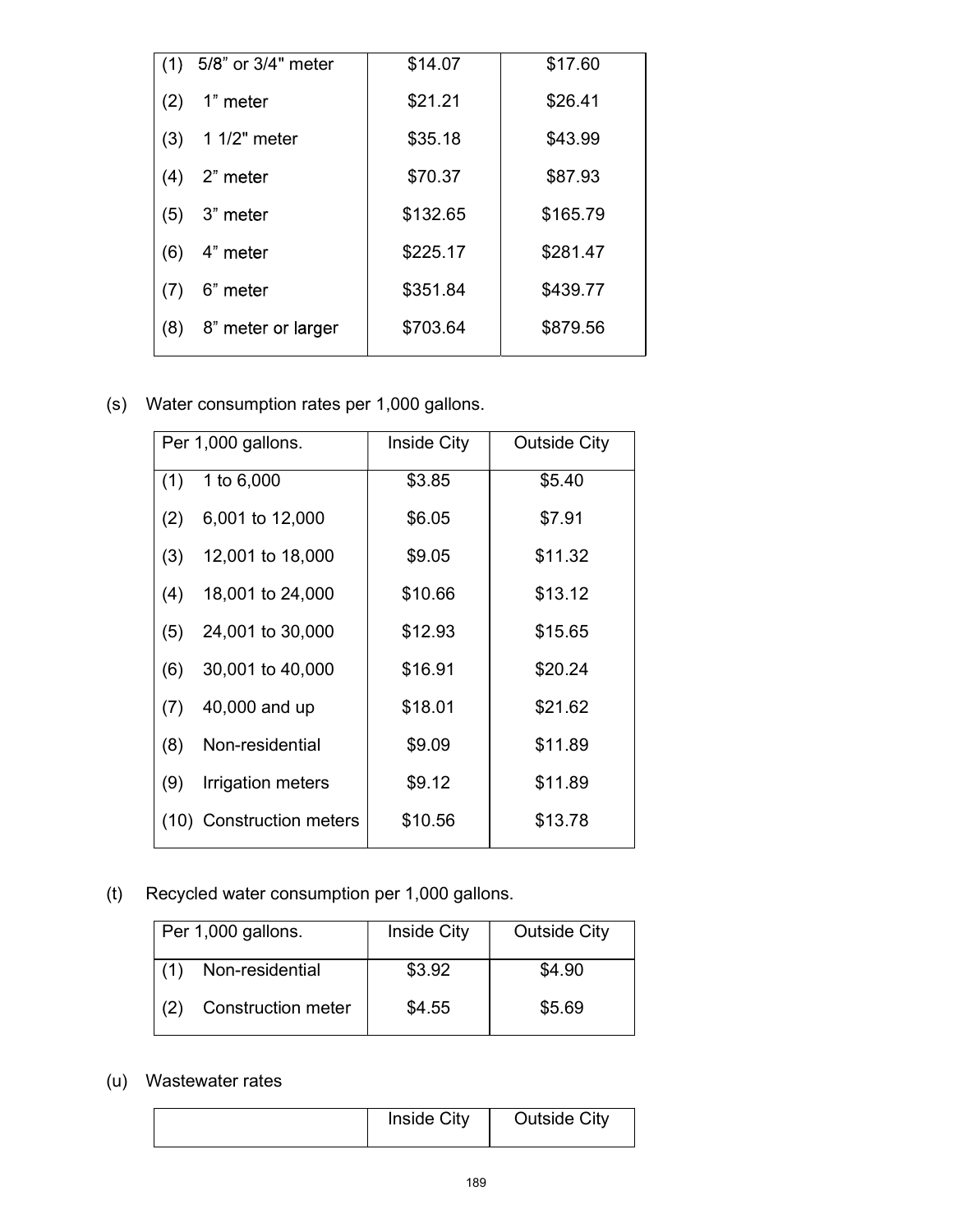| Flat fee.                            | \$38.68 | \$48.35 |
|--------------------------------------|---------|---------|
| $(2)$ Per 1,000 gallons              | \$4.70  | \$5.88  |
| <b>GBRA Wholesale</b><br>(3)<br>Area | \$6.20  | \$6.20  |

- (v) Sanitation services rates.
	- (1) Residential: \$22.82 per month.
		- (A) Additional solid waste cart: \$8.31.
		- (B) Additional recycling cart: \$3.86
	- Residential Senior Citizen (age 65+): \$20.54 per month. (2)
		- (A) Additional solid waste cart: \$7.48.
		- (B) Additional recycling cart: \$3.47.
	- (3) Commercial Trash.

|     | Service Type       | <b>Frequency Per</b><br>Week | <b>Monthly Price</b> |
|-----|--------------------|------------------------------|----------------------|
| (A) | Cart - 96 gallon   | 1X                           | \$46.05              |
| (B) | 2 cu. yd. dumpster | 1X                           | \$113.55             |
|     |                    | 2X                           | \$253.25             |
|     |                    | 3x                           | \$370.95             |
|     |                    | Extra Pick-Up                | \$79.45              |
| (C) | 3 cu. yd. dumpster | 1X                           | \$127.85             |
|     |                    | 2X                           | \$291.75             |
|     |                    | 3x                           | \$430.35             |
|     |                    | 5x                           | \$728.45             |
|     |                    | Extra Pick-Up                | \$79.45              |
| (D) | 4 cu. yd. dumpster | 1X                           | \$141.05             |
|     |                    | 2X                           | \$302.75             |
|     |                    | 3x                           | \$442.45             |
|     |                    | 5x                           | \$751.55             |
|     |                    | Extra Pick-Up                | \$89.35              |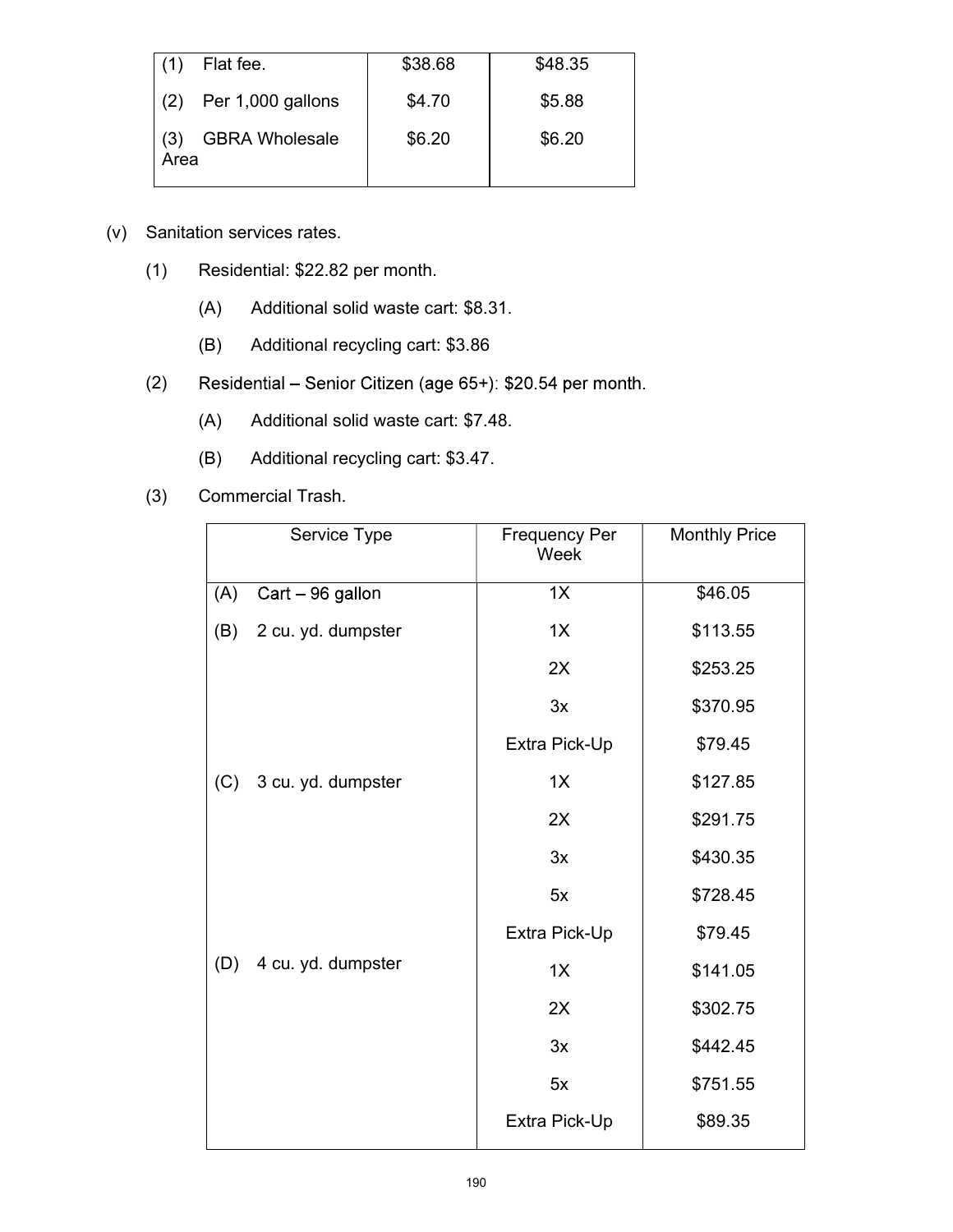| (E) | 6 cu. yd. dumpster       | 1X            | \$185.05   |
|-----|--------------------------|---------------|------------|
|     |                          | 2X            | \$351.15   |
|     |                          | 3x            | \$515.05   |
|     |                          | 4X            | \$683.35   |
|     |                          | 5X            | \$847.25   |
|     |                          | Extra Pick-Up | \$98.15    |
| (F) | 8 cu. yd. dumpster       | 1X            | \$221.35   |
|     |                          | 2X            | \$648.15   |
|     |                          | 3x            | \$845.05   |
|     |                          | 4X            | \$1,041.95 |
|     |                          | 5X            | \$1,256.45 |
|     |                          | 6X            | \$1,102.45 |
|     |                          | Extra Pick-Up | \$149.05   |
| (G) | 10 cu. yd. dumpster      | 1X            | \$295.05   |
|     | (existing accounts only) | 2X            | \$571.15   |
|     |                          | 3x            | \$847.25   |
|     |                          | 4X            | \$1,123.35 |
|     |                          | 5X            | \$1,399.45 |
|     |                          | Extra Pick-Up | \$157.55   |

# (4) Commercial Recycling.

|     | Service Type       | <b>Frequency Per</b><br>Week | <b>Monthly Price</b> |
|-----|--------------------|------------------------------|----------------------|
| (A) | Cart - 96 gallon   | <b>Every Other Week</b>      | \$18.85              |
|     |                    | 1X                           | \$42.52              |
| (B) | 4 cu. Yd. dumpster | <b>Every Other Week</b>      | \$108.05             |
|     |                    | 1x                           | \$123.45             |
|     |                    | 2x                           | \$237.85             |
|     |                    | Extra Pick-Up                | \$98.15              |
|     |                    |                              |                      |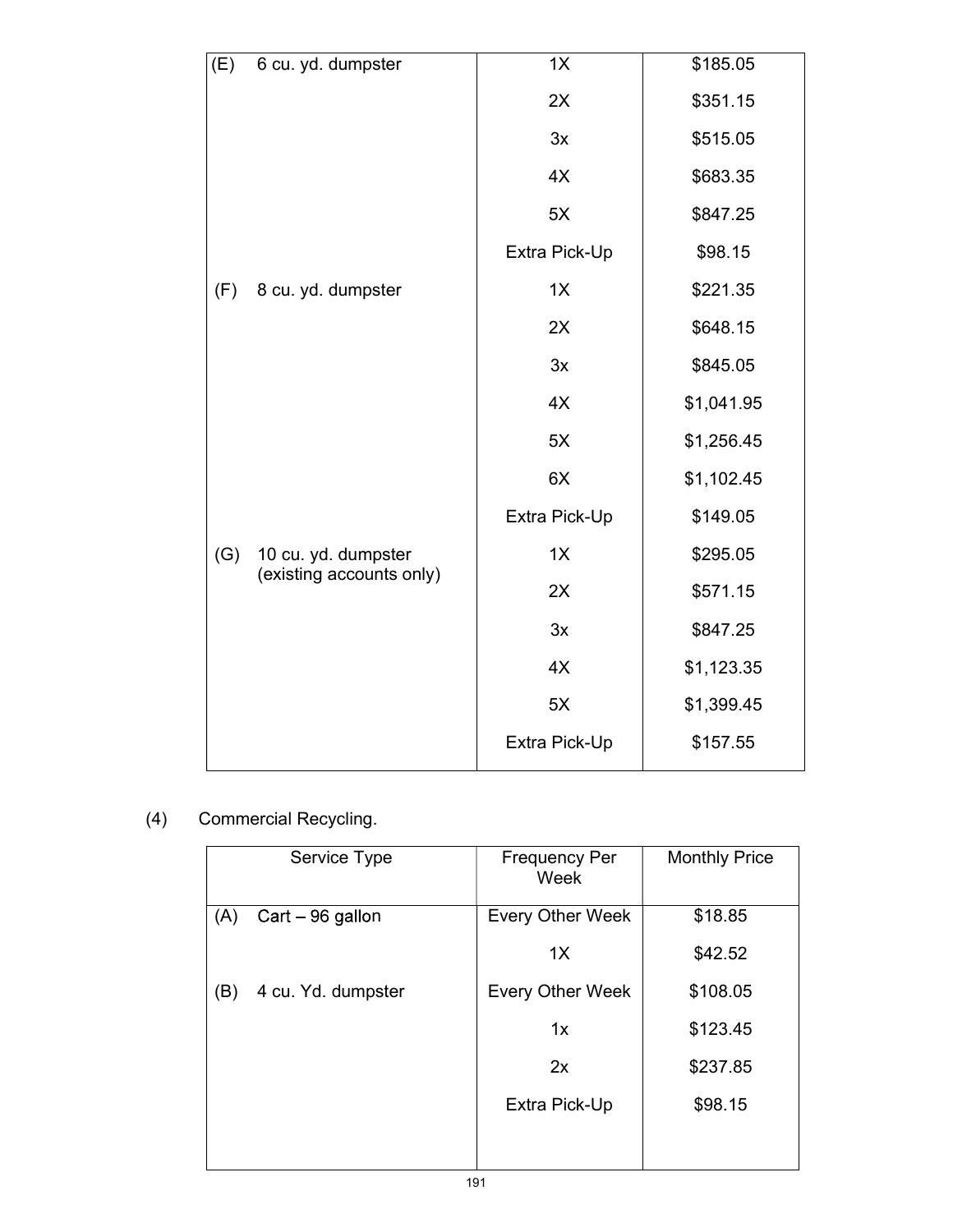| (C) | 6 cu. yd. dumpster | <b>Every Other Week</b> | \$120.15 |
|-----|--------------------|-------------------------|----------|
|     |                    | 1X                      | \$147.65 |
|     |                    | 2x                      | \$280.75 |
|     |                    | 3x                      | \$420.45 |
|     |                    | Extra Pick-Up           | \$98.15  |
| (D) | 8 cu. yd. dumpster | <b>Every Other Week</b> | \$143.25 |
|     |                    | 1X                      | \$176.25 |
|     |                    | 2X                      | \$333.55 |
|     |                    | 3X                      | \$501.85 |
|     |                    | 4X                      | \$651.45 |
|     |                    | 5X                      | \$803.25 |
|     |                    | Extra Pick-Up           | \$117.95 |

(5) Commercial Additional Services (Per Container):

- (A) Lock bars: \$31.05.
- (B) Casters: \$36.55.

## (6) Roll-off Service\*:

- (A) Rental per day (all sizes): \$5.82
- (B) Container Delivery: \$243.35.
- (C) Haul Rates - Open Top:

| Service Type                    | <b>Monthly Price</b> |  |
|---------------------------------|----------------------|--|
| 1. 14 cu. Yd. roll-off open top | \$233                |  |
| 2. 20 cu. Yd. roll-off open top | \$275                |  |
| 3. 30 cu. Yd. roll-off open top | \$331                |  |
| 4. 40 cu. Yd. roll-off open top | \$390                |  |
|                                 |                      |  |

#### Haul Rates - Compactors: (D)

| Service Type | <b>Monthly Price</b> |
|--------------|----------------------|
|--------------|----------------------|